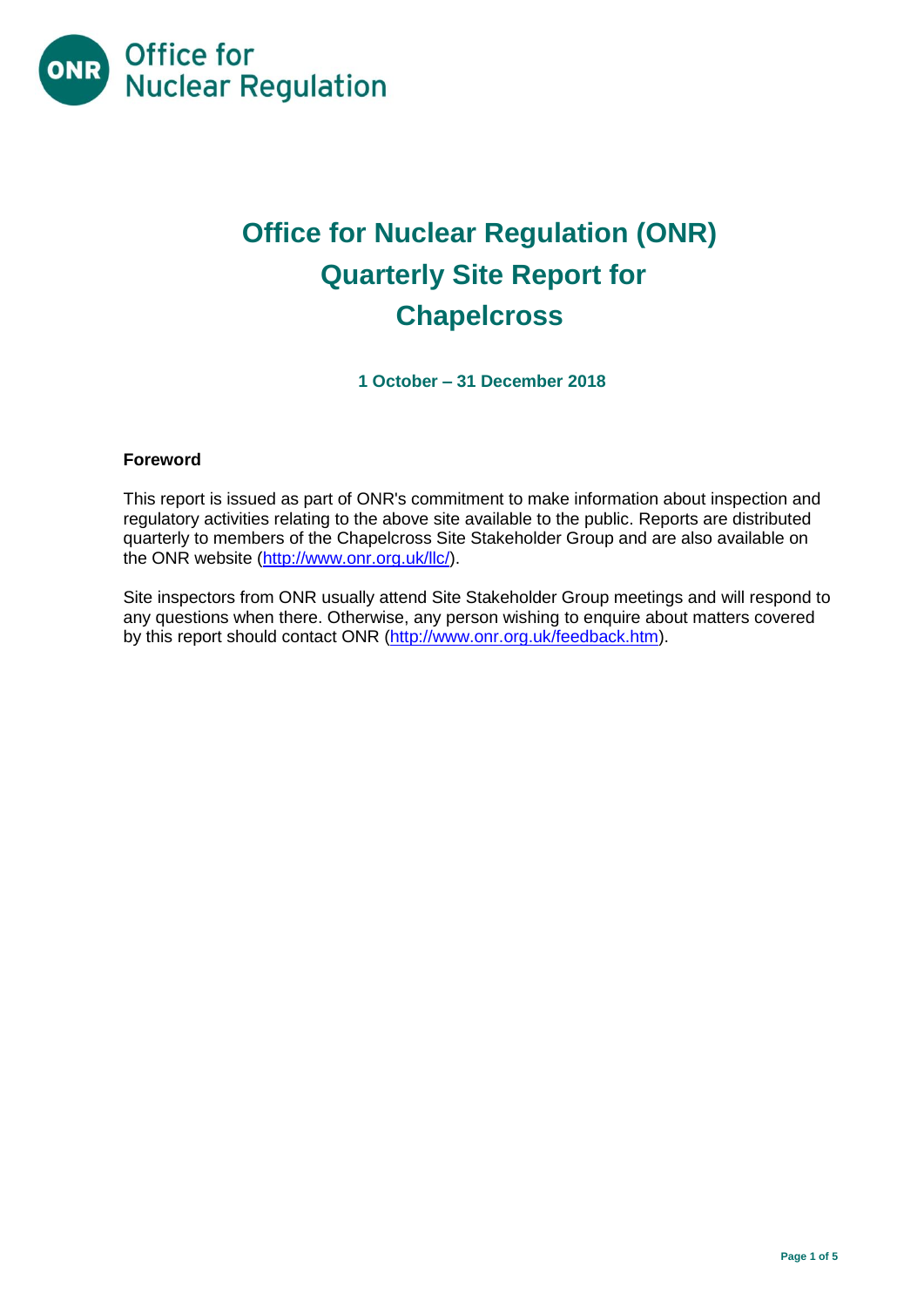# **TABLE OF CONTENTS**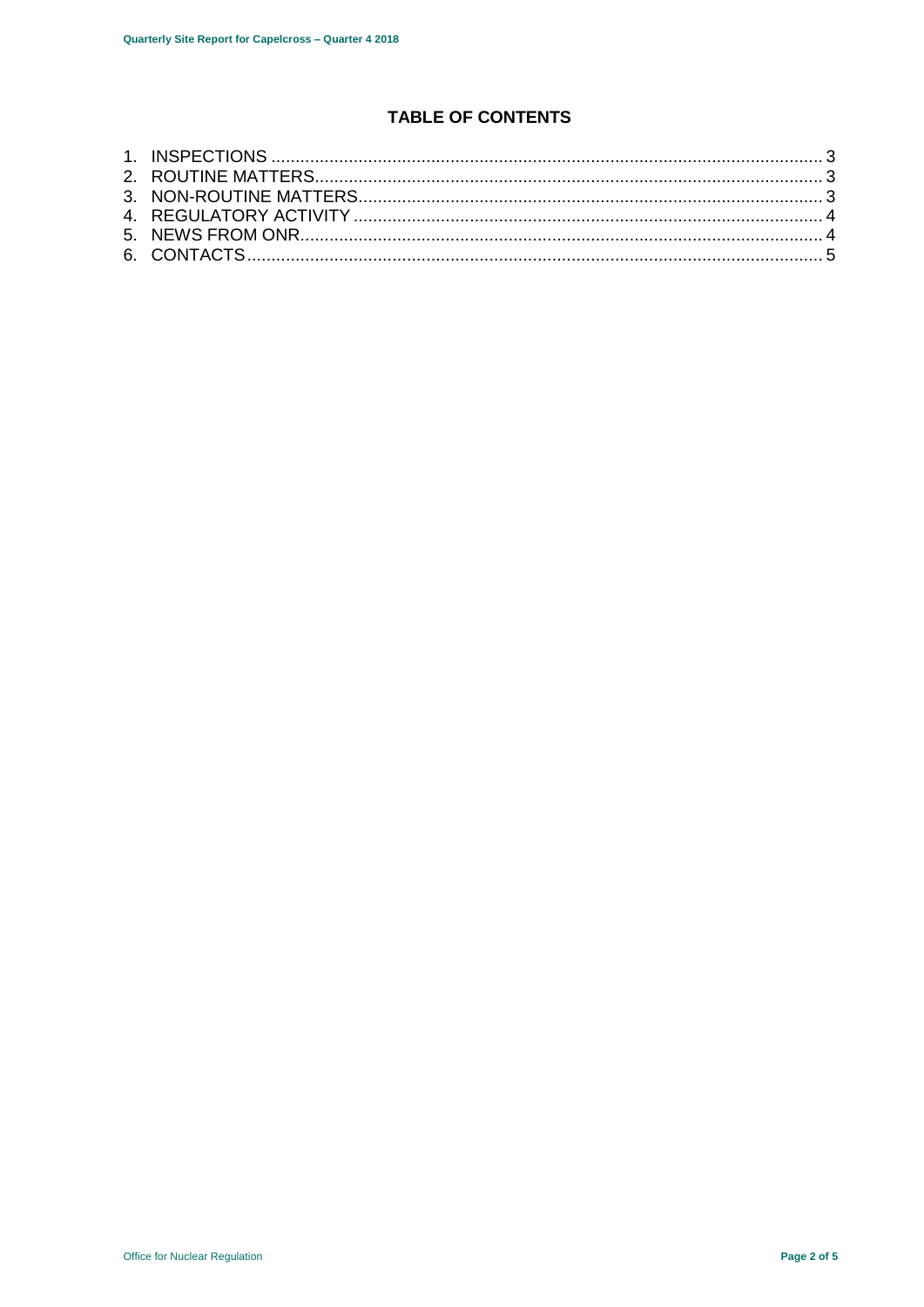## <span id="page-2-0"></span>**1. INSPECTIONS**

## **1.1. Dates of inspection**

ONR attended Capelcross site on the following dates: -

- $12 13$  November 2018
- $10 14$  December 2018

## <span id="page-2-1"></span>**2. ROUTINE MATTERS**

### **2.1. Inspections**

Inspections are undertaken as part of the process for monitoring compliance with:

- The conditions attached by ONR to the nuclear site licence granted under the Nuclear Installations Act 1965 (NIA65);
- The Energy Act 2013:
- The Health and Safety at Work Act 1974 (HSWA74); and
- Regulations made under HSWA74, for example the Ionising Radiations Regulations 1999 (IRR99) and the Management of Health and Safety at Work Regulations 1999 (MHSWR99).

The inspections entail monitoring licensee's actions on the site in relation to incidents, operations, maintenance, projects, modifications, safety case changes and any other matters that may affect safety. The licensee is required to make and implement adequate arrangements under conditions attached to the licence in order to ensure legal compliance. Inspections seek to judge both the adequacy of these arrangements and their implementation.

In this period, ONR carried out the following inspections at site:

Licence Condition (LC) Compliance Inspections: - Compliance Inspections focus on single LC compliance sampled from areas across the site. Each area may include multiple systems. The LCs inspected during this period were: -

- **LC11** Emergency Preparedness
- **LC24** Operating Instructions
- LC26 Control and supervision of operations
- LC28 Examination, inspection, maintenance & testing

For the LC Compliance Inspections, ONR judged that no formal action was required by the site in regard to the arrangements made and implemented by the site in response to safety requirements.

Where other improvements were considered necessary, the licensee made satisfactory commitments to address the issues, and the site inspector will monitor progress during future visits. Where necessary, ONR will take formal regulatory enforcement action to ensure that appropriate remedial measures are implemented to reasonably practicable timescales.

# <span id="page-2-2"></span>**3. NON-ROUTINE MATTERS**

Licensees are required to have arrangements to respond to non-routine matters and events. ONR inspectors judge the adequacy of the licensee's response, including actions taken to implement any necessary improvements.

There were no significant safety matters reported by Chapencross during this period.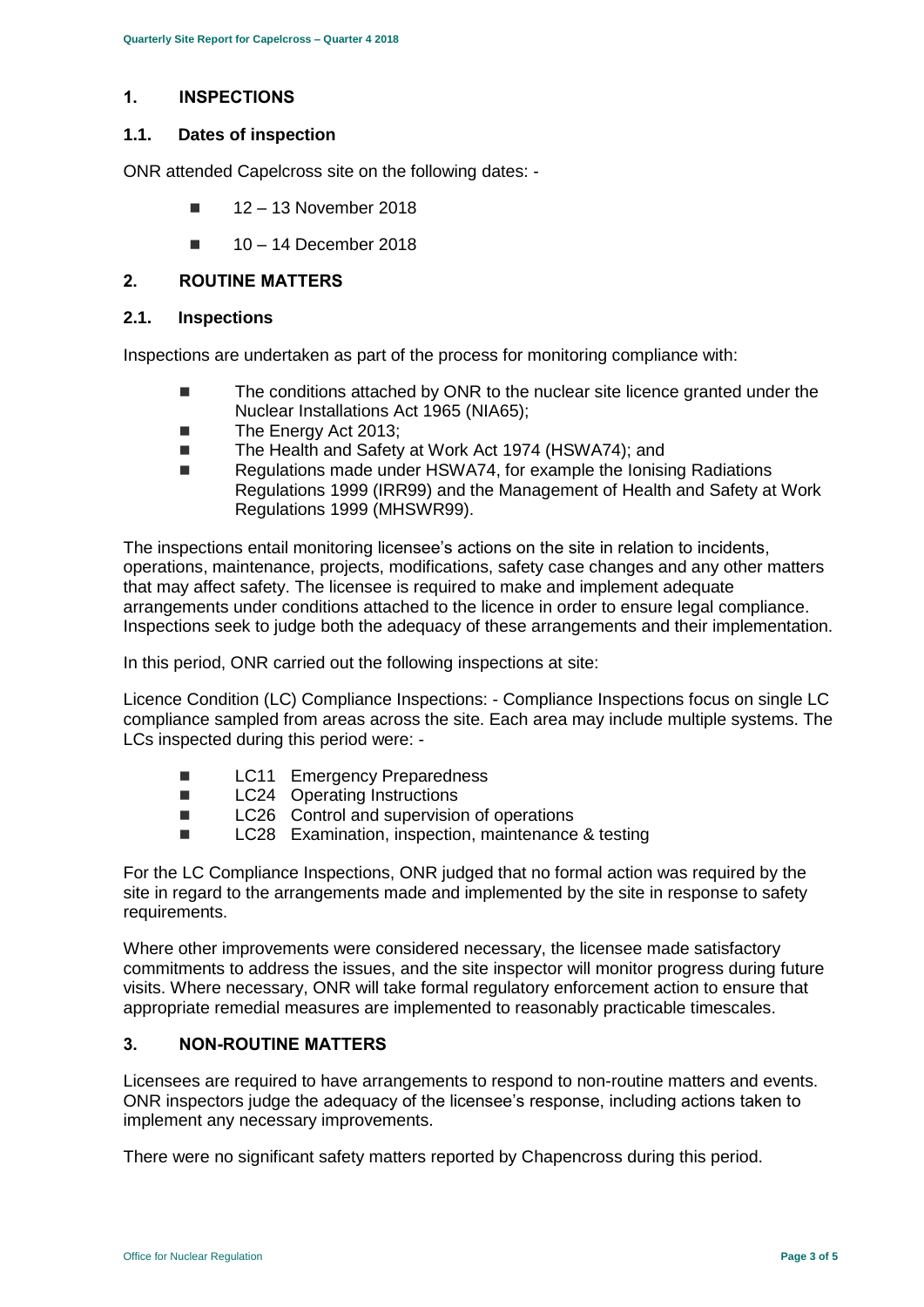# <span id="page-3-0"></span>**4. REGULATORY ACTIVITY**

ONR may issue formal documents to ensure compliance with regulatory requirements. Under nuclear site Licence Conditions (LC - [http://www.onr.org.uk/documents/licence-condition](http://www.onr.org.uk/documents/licence-condition-handbook.pdf)[handbook.pdf\)](http://www.onr.org.uk/documents/licence-condition-handbook.pdf) ONR issues regulatory documents which either permit an activity or require some form of action to be taken. These are usually collectively termed 'Licence Instruments' (LIs), but can take other forms. In addition, inspectors may issue Enforcement Notices to secure improvements to safety.

No LIs or Enforcement Notices were issued to Chapelcross within the reporting period.

Reports detailing regulatory decisions are available on the ONR website at [http://www.onr.org.uk/pars/.](http://www.onr.org.uk/pars/)

## <span id="page-3-1"></span>**5. NEWS FROM ONR**

#### **October 2018**

We welcomed the publication of the key review of operational safety performance at Torness nuclear power station, published by the International Atomic Energy Agency and the UK government. The report highlights eight areas of good practice at Torness and offers proposals for further improvements, which we fully support.

Following our decision to prosecute, EDF Energy Nuclear Generation Ltd and Doosan Babcock Ltd pleaded guilty to offences at Hinkley Point B under the Health & Safety at Work etc. Act 1974, section 3(1) and the Work at Height Regulations 2005, Regulation 4(1) respectively. The incident was a conventional health and safety matter, with no radiological risk to workers or the public. A sentencing date has been set for 1 February 2019 at Taunton Crown Court.

### **November 2018**

Following a rigorous procurement process, we appointed six nuclear supply chain organisations to our new Technical Support Framework (TSF). The new TSF, which came in to effect on 1 November 2018, has been established to provide a renewed and modernised framework for procuring technical support. We use this technical support to obtain, for example, expert technical assessments, access to specialist software or modelling, or access to niche skill sets that we do not retain in-house.

The revised Nuclear Safety Directive introduced a European system of Topical Peer Review in 2017 and every six years thereafter. We played a leading role in the preparations for the first European 'Topical Peer Review' on Ageing Management of Nuclear Power Plants and welcome the publication of the first peer review report by the European Nuclear Safety Regulator Group. We are pleased that a number of our experts made a valuable contribution to the exercise alongside 16 European countries as well as Norway, Switzerland and Ukraine. The UK report was authored jointly between ourselves, EDF Nuclear Generation Ltd and EDF-NNB GenCo.

The Atomic Weapons Establishment (AWE) was fined £1 million after admitting offences under Section 2 (1) of the Health and Safety at Work etc. Act (1974). The incident, which occurred on 27 June 2017 was a conventional health and safety matter and there was no radiological risk to workers or the public. The prosecution was the result of our investigation into the incident.

In conjunction with the Environment Agency, we announced the completion of our initial high level scrutiny of the UK HPR1000 reactor design.